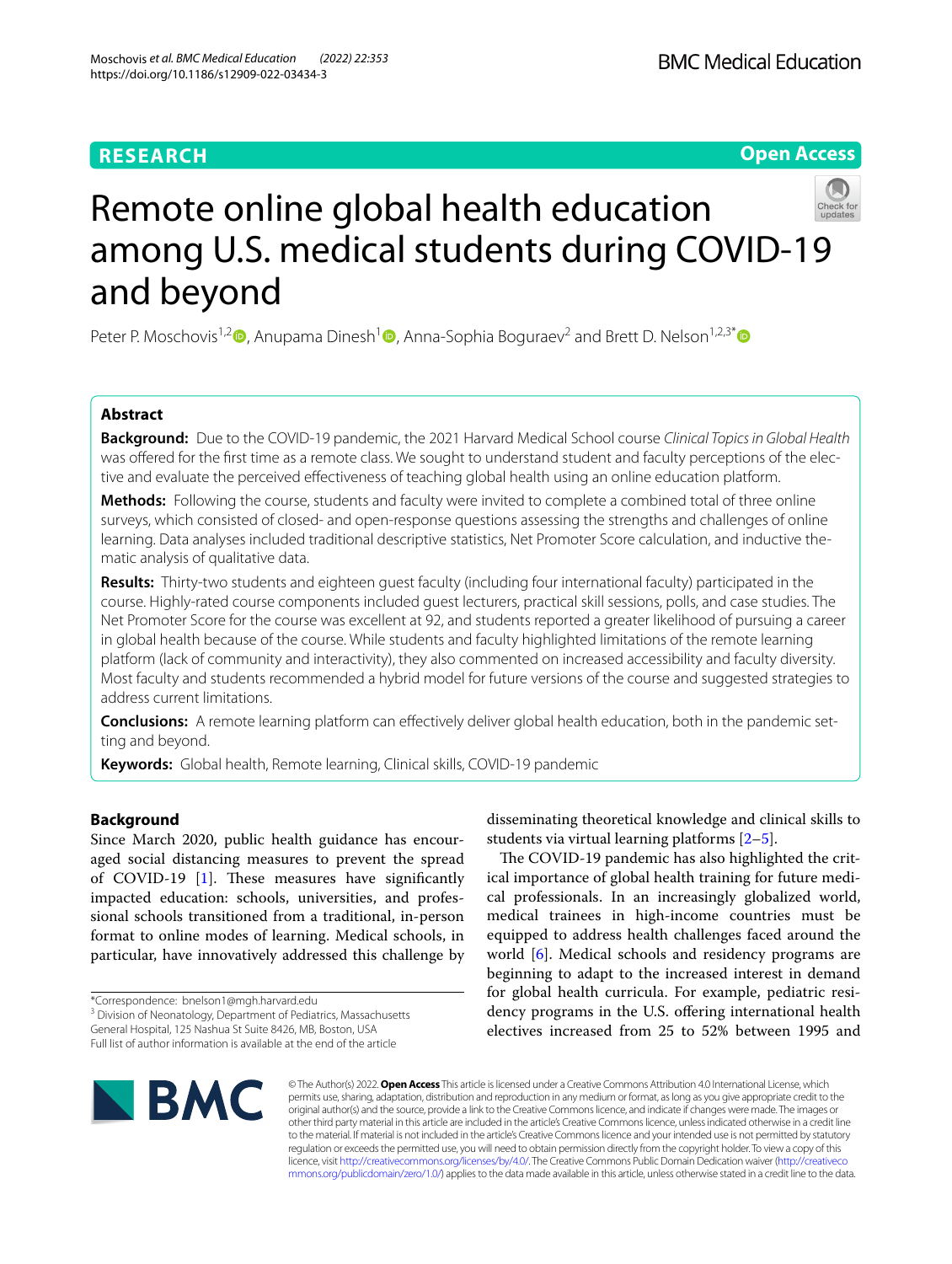2006 [[7\]](#page-8-4), and prior to the pandemic, nearly a quarter of all medical students participated in a global health experience during their training [\[8](#page-8-5)].

Global health education exposes medical students and trainees to a wide range of international clinical topics, preparing them to respond to global health inequities and issues. Locally, this specialized training has a positive impact on participating medical students and residents and is associated with improved clinical diagnostic skills, decreased reliance on expensive imaging and lab studies, increased interest in future work in primary care and with underserved populations, increased appreciation for public health, and greater cultural sensitivity [\[9](#page-8-6), [10\]](#page-8-7) Globally, it potentially has an even greater impact. Impoverished and minority populations continue to have poorer health outcomes compared to those living in high-income countries. Inequitable health systems have only been worsened by disruptions of health services due to the COVID-19 pandemic  $[11]$  $[11]$ . The need for clinicians trained in the diversity of global health issues is substantial and growing [\[12](#page-8-9), [13\]](#page-8-10).

Online and simulation-based learning methods have been previously used to teach global health and clinical skills. For example, the Simulation Use for Global Away Rotations (SUGAR) curriculum uses simulated cases to prepare residents for the emotional challenges of global health rotations. An online training curriculum, Procedural Education for Adaptation to Resource-Limited Settings (PEARLS), was developed soon thereafter to teach trainees how to adapt clinical procedures to resourcelimited settings. According to self-refections on individual learning, this simulation-based training has demonstrated positive learning outcomes and efectively prepared trainees for situations during clinical experiences abroad [\[14\]](#page-8-11). Examples of online global health didactics have also been reported globally [\[2](#page-8-1), [15](#page-8-12), [16\]](#page-8-13), with successful results. In an online multidisciplinary global health course taught in Mexico, students reported gaining empathy for global health inequities and an understanding of complex global health issues [\[15](#page-8-12)]. A virtual telesimulation program at Yale School of Medicine, developed during the COVID-19 pandemic, resulted in positive feedback from students and faculty. Furthermore, there were no statistically signifcant diferences in evaluation results between students who completed the virtual program compared to those who completed inperson training [\[17](#page-8-14), [18](#page-9-0)]. Online courses during both the COVID-19 pandemic and the 2014-15 Ebola epidemic in West Africa were successful in providing standardized education [[2,](#page-8-1) [17](#page-8-14)–[19\]](#page-9-1).

Substantive research on transferring clinical knowledge and practical skills remotely to medical students and residents is limited. Previous research indicates that online health education has demonstrated no signifcant diference in student satisfaction compared to in-person learning and even has demonstrated improved performance in student evaluations of knowledge and skills; [[3,](#page-8-15) [20](#page-9-2), [21\]](#page-9-3) however, there remain signifcant gaps in the literature when considering transferring practical clinical skills in global health. A review of online learning methods in health education reported that although e-learning generally facilitates learning through fexibility and adaptability to individual learning styles including in the clinical applications of health education, it may not be a suitable method of learning for disciplines that require practical demonstrations [\[22\]](#page-9-4). Although student perceptions of online clinical teaching methods have been comparable to in-person methods, performance has depended on self-directed student engagement with online learning materials  $[23, 24]$  $[23, 24]$  $[23, 24]$  $[23, 24]$ . There remain several knowledge gaps relevant to remote global health education: (a) whether clinical global health skills can efectively be taught via an online platform, (b) whether faculty and students would fnd a remote platform to be an acceptable method of instruction, and (c) whether the advantages of online learning outweigh its disadvantages.

The elective course presented here, *Clinical Topics in Global Health* at Harvard Medical School, aims to provide trainees essential clinical knowledge and skills to work efectively in resource-limited settings. Previous evaluations of the course demonstrated high levels of satisfaction, signifcantly increased mean knowledge scores at the end of the course, and stronger preparedness of students for global health experiences  $[25]$  $[25]$ . The course has traditionally had a signifcant focus on practical skills sessions, peer-to-peer learning, and interactive group discussions. However, for its ofering in February-March 2021, the course was adapted to be taught entirely online, and it was uncertain whether an online approach would have similar efectiveness and acceptability. At the completion of the course, we sought to understand student and faculty perceptions of the global health elective and the perceived efectiveness of remote teaching of essential global health knowledge and skills.

## **Methods**

#### **Course**

Since its first offering in 2010, *Clinical Topics in Global Health* has consisted of 10 evening sessions, with each twice-weekly session lasting 2.5-3 h [[25,](#page-9-7) [26](#page-9-8)], for a total of 25–30 teaching hours. The aim of the course has been to introduce students — primarily preclinical and clinical medical students, but also cross-registered students from other Harvard-affiliated graduate schools and clinical residencies — to the evidence-based knowledge and skills they will need to be efective clinicians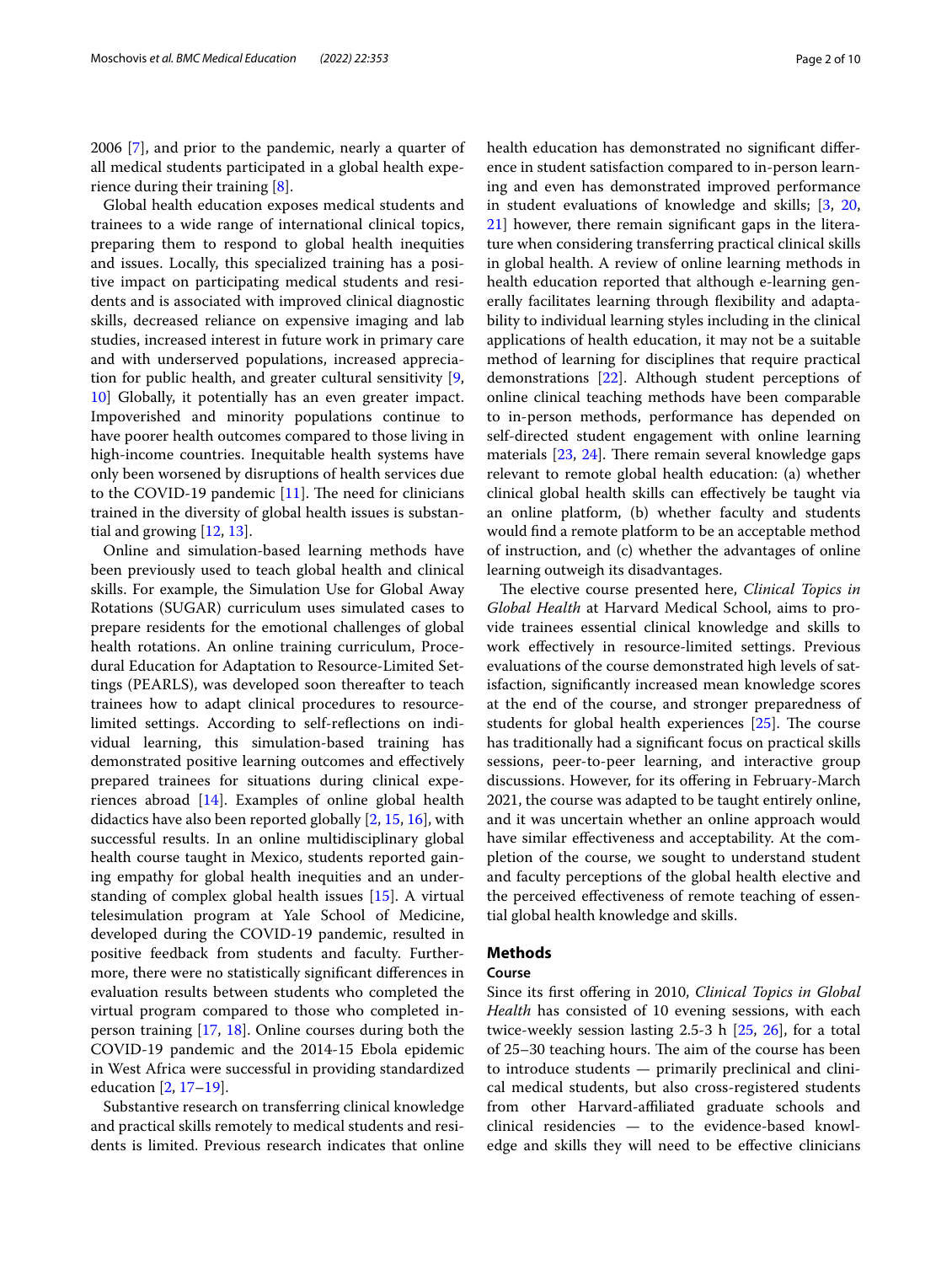in resource-limited settings. Course content covers the leading causes of morbidity and mortality in low- and middle-income countries, including, for example, malnutrition, malaria, diarrheal illnesses, perinatal illnesses, tropical diseases, HIV/AIDS, tuberculosis, and chronic non-communicable diseases. The course also includes discussion of health systems, healthcare delivery, humanitarian assistance, global health ethics, and career development in global health. Each session is accompanied by background readings, principally taken from the non-required textbook, *Essential Clinical Global Health*, which had been developed by over 100 faculty and students from around the globe, largely from earlier oferings of the course [[27\]](#page-9-9).

Historically, the course was taught in person and included essential didactic lectures, guest speakers, practical skills sessions, tropical microscopy, and case discussions. However, beginning with the course ofering in February-March 2021, in the midst of the ongoing COVID-19 epidemic, the course was necessarily changed to a completely synchronous online course using the Zoom (San Jose, CA, USA) video-conferencing platform. The 10 evening sessions of the 2021 course offering are outlined in Table [1](#page-3-0). Platform features such as live polling and virtual breakout rooms were utilized when possible. Meanwhile, participatory skills sessions remained a central component of the course, and thus, hands-on learning required students to fnd common household items for the simulations (Table [2](#page-4-0)). For example, in place of the resuscitative equipment and newborn mannequins used for basic newborn resuscitation training in previous years of the course, each student was asked to bring an empty shampoo bottle (or similar) to simulate a self-infating bag-mask device, hand towels for drying the newborn, and something to roughly approximate a newborn mannequin, such as a relevant-sized doll, stufed animal, or even a rolled towel. For a large majority of the sessions, local and international topic experts were recruited as guest speakers.

#### **Study design and study participants**

The study used a prospective cohort design. Invited study participants included all students and faculty participating in the course.

## **Course evaluation**

To evaluate the perceived efectiveness of the course and its new video-conference-based approach, we utilized three web-based anonymous survey tools administered at the completion of the course. The first was a traditional course evaluation consisting of 19 closedresponse questions (see Supplemental Digital Appendix [1](#page-8-16) for survey instrument) administered independently by our institution to all students. This institutional survey instrument was a well-established, previously-validated instrument used by the school for all electives and covered, for example, student satisfaction, course strengths, course weaknesses, and faculty professionalism. The remaining two surveys — one for all the course's students and one for all the course's faculty — were our own RED-Cap-based (Nashville, TN, USA) online questionnaires (see Supplemental Digital Appendices [2](#page-8-17) and [3](#page-8-18) for survey instruments), which were developed in consultation with two external experts in medical education evaluation and included closed- and open-ended questions related to the course and its remote-learning approach, specifcally, the efectiveness of each teaching component and of remote teaching as a whole. Two follow-up email reminders were sent to each non-respondent.

#### **Data analysis**

Quantitative data from the three survey tools were analyzed with Stata 16.1 (College Station, TX, USA). Frequency and proportion were calculated for categorical variables, and mean and standard deviation were calculated for continuous variables. A paired t-test was used to test for signifcance of mean diferences before versus after the course. Statistical signifcance was set at *p*=0.05. We also calculated a Net Promoter Score, a wellrecognized measure of customer experience and brand loyalty, calculated based on the percentage of 'promoters' minus the percentage of 'detractors.'[\[29](#page-9-10)[–32\]](#page-9-11). To determine the Net Promoter Score, we used the question 'I would recommend this course to my classmates and colleagues,' assigning 'strongly agree' as 'promoters,' 'slightly agree' as 'passive,' and all others ('strongly disagree'  $+$ 'slightly disagree' + 'neutral') as 'detractors.'

Qualitative open-response data were analyzed for themes using an inductive thematic analytic procedure informed by a grounded theoretical approach  $[33]$  $[33]$ . This approach uses iterative cycles of data collection and analysis of emergent themes that are grounded in practical experience rather than in preconceived interpretative structures and is well-suited to mixed quantitative/qualitative analyses in medical education research [[28,](#page-9-13) [34](#page-9-14)]. Independent two-step coding by two researchers (PPM and BDN) was used; all free text was frst open coded to identify salient themes, followed by axial coding examining how themes were related [[35\]](#page-9-15).

## **Ethical review**

This study was reviewed and deemed exempt by the institutional review board of Mass General Brigham (Boston, MA, USA).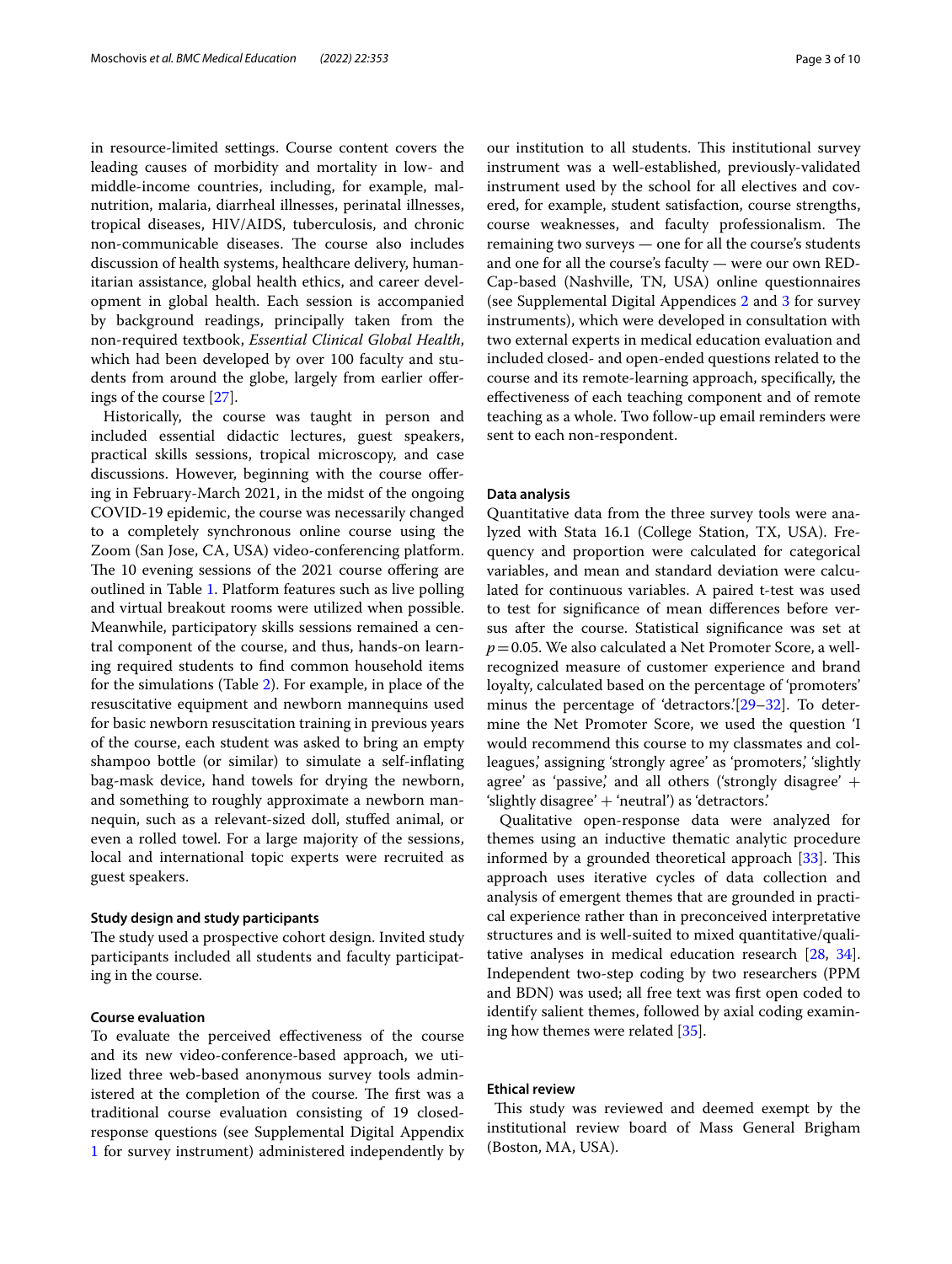<span id="page-3-0"></span>**Table 1** Course outline, February-March 2021. Schedule sequence of some topics was determined by expert availability

Session 1

- Course welcome (introductions, syllabus, textbook, readings, course website, etc.)
- Introduction to global health
- Global health disparities and non-communicable diseases
- Introduction to international child health

Session 2

- Diarrheal illnesses
- Rehydration techniques
- Practical skills session: making oral rehydration solution from household ingredients

Session 3

- Health care delivery
- Improving post-hospital discharge care and survival
- Global neurology

Session 4

- Humanitarian emergencies
- Malnutrition
- Practical skills session: screening for acute childhood malnutrition using a mid-upper arm circumference (MUAC) tape (UNICEF)

Session 5

- Maternal health
- Practical skills session: improvising a condom-based uterine balloon to manage postpartum hemorrhage (Burke)
- Newborn health
- Practical skills session: basic newborn resuscitation

Session 6

- HIV/AIDS
- Tuberculosis

Session 7

- Malaria
- Acute respiratory infections

• Practical skills session: making a water-bottle spacer for an asthma inhaler [[28\]](#page-9-13)

Session 8

• Critical care medicine in resource-limited settings

• Global oral health and essential dental procedures for non-dentists (taught by faculty from the Harvard School of Dental Medicine)

Session 9

• Tropical medicine and neglected tropical diseases

• Infections in returning travelers

Session 10

• Training opportunities and careers in global health

 • Discussion panel with three global health practitioners discussing and answering students' questions related to career models, balancing familywork-travel, global health ethics, etc.

## **Results**

 A total of 32 students enrolled in the course, including participants from Harvard Medical School (*n*=22, 68.8%), Harvard School of Dental Medicine ( $n=4$ , 12.5%), Harvard T. H. Chan School of Public Health (*n*=2, 6.3%), Harvard Divinity School (*n*=1, 3.1%), Harvard College  $(n=1, 3.1\%)$ , and the Harvard-affiliated medical residency programs (*n*=2, 6.3%). Most

students  $(n=21, 65.4\%)$  were in the first two years of their medical school training program. The majority  $(n=12, 66.7%)$  of the 18 guest faculty were based at Harvard University, with two faculty from other U.S. institutions and four from international institutions. Survey response rates were 50.0% ( $n=16$ ) for the institution-administered student survey, 81.3% (*n*=26) for the REDCap-based student survey, and 55.6%  $(n=10)$ for the REDCap-based faculty survey.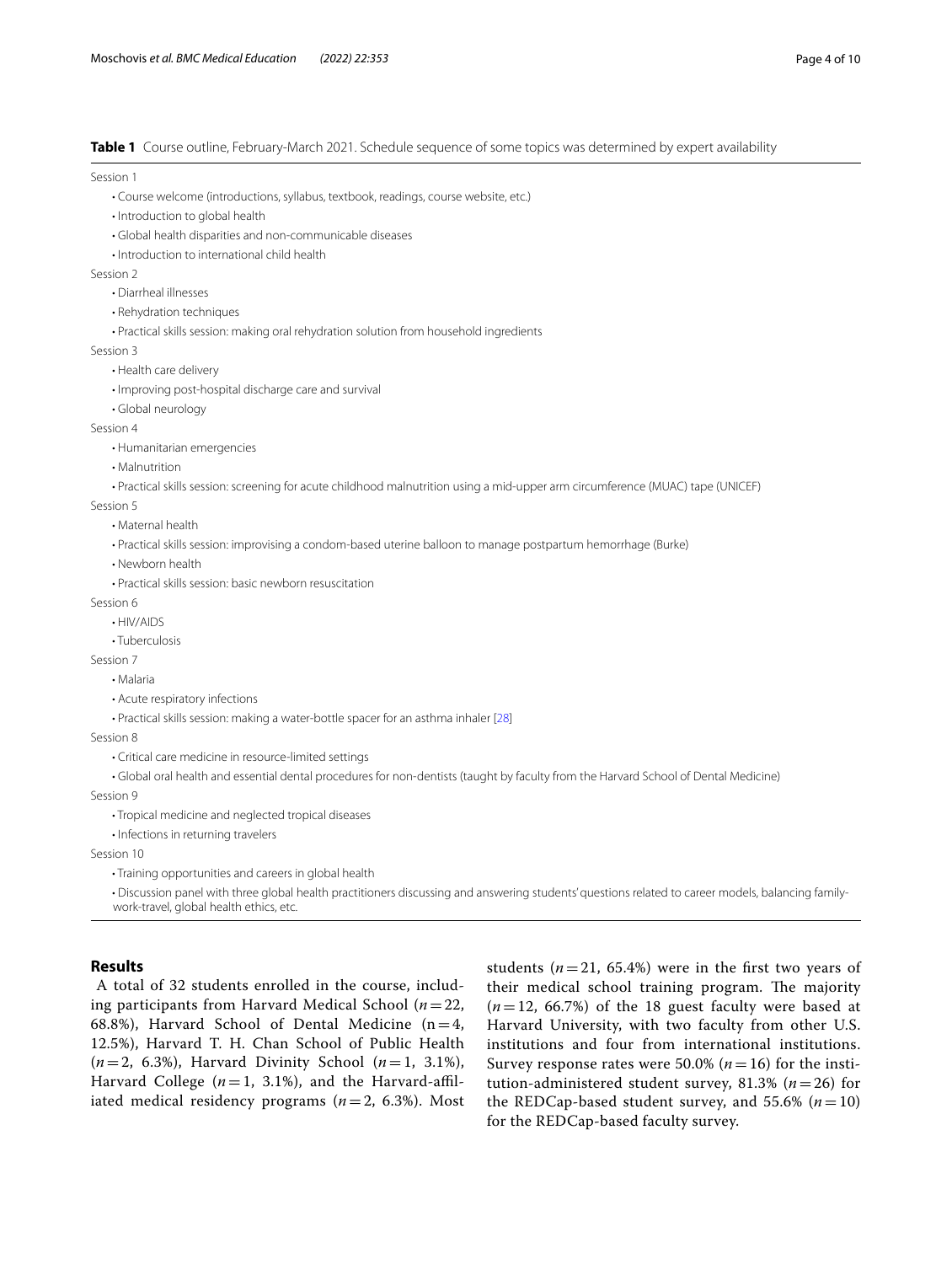<span id="page-4-0"></span>

| <b>Table 2</b> Common household items required for the practical skills sessions |  |
|----------------------------------------------------------------------------------|--|
|----------------------------------------------------------------------------------|--|

| Making oral rehydration solution from household ingredients                                   | • One heaping teaspoon of sugar • One large pinch of salt• Drinking glass of<br>water (approximately 9 oz) • Spoon                                                                                                                                                                                                  |
|-----------------------------------------------------------------------------------------------|---------------------------------------------------------------------------------------------------------------------------------------------------------------------------------------------------------------------------------------------------------------------------------------------------------------------|
| Screening for acute childhood malnutrition using a mid-upper arm<br>circumference (MUAC) tape | • Printed copy of mid-upper arm circumference (MUAC) tape from the syllabus                                                                                                                                                                                                                                         |
| Basic newborn resuscitation                                                                   | • Something to roughly simulate a newborn mannequin (e.g., newborn doll,<br>stuffed animal, or even a rolled-up towel)<br>• Something to roughly simulate a bag-mask device (e.g., empty 16 oz water<br>bottle, 1-2-liter water bottle, shampoo bottle)<br>• Two baby blankets, handcloths, dishtowels, or t-shirts |
| Making a water-bottle spacer for an asthma inhaler                                            | • Empty plastic water bottle (e.g., 500 mL bottle that can be cut with a knife)<br>• Utility knife or kitchen knife                                                                                                                                                                                                 |
|                                                                                               |                                                                                                                                                                                                                                                                                                                     |

#### **Quantitative fndings**

The vast majority of the students rated the course excellent (*n*=26, 81.3%) or good (*n*=4, 12.5%), and most (92.3%) indicated they would recommend the course to colleagues. Based on data provided by this question, the Net Promoter Score for this course was 92. Several aspects of the course were well rated by students, including course organization, guest lecturers, and practical skill sessions (Table [3](#page-4-1)). All students strongly agreed that the guest lecturers were well prepared and knowledgeable, and most students (*n*=23, 88.5%) strongly agreed that the course was well-organized. Over half  $(n=14,$ 53.8%) of students strongly agreed that the course prepared them to work more efectively in resource-limited settings; all remaining students slightly agreed with this statement. Students reported a signifcant increase in the likelihood of pursuing a career in global health, from a mean of 75.6% prior to the course to a mean of 85.3% after the course (paired t-test  $p < 0.001$ ).

Among the various remote learning methods utilized in the course, almost all  $(n=25, 96.2%)$  students found guest lecturers to be very efective, and most students found the use of polls  $(n=21, 80.8%)$  and case studies  $(n=16, 61.5\%)$  to be very effective (Table [4\)](#page-5-0). Only 26.9%  $(n=7)$  of students found breakout rooms to be very effective. Most  $(n=14, 53.8%)$  students strongly agreed that a video-conferencing platform was an efective way to learn global health knowledge; by contrast, a minority of students ( $n=5$ , 19.2%) strongly agreed that the platform was an efective way to learn global health practice. Most faculty members reported not using several of the features available in the videoconferencing platform, but among those who did, all reported they were very or slightly helpful. While most (*n*=6, 60.0%) faculty reported that remote teaching is less efective than in-person teaching in delivering global health education, the majority of faculty  $(n=7, 70.0%)$  and students ( $n=21$ , 80.8%) recommended that future versions of the course use a hybrid model.

#### <span id="page-4-1"></span>**Table 3** Student evaluation of course  $(n=16-26)$

|                                                                                                 | <b>Strongly disagree</b> |             | Slightly disagree Neutral/ambivalent | Slightly<br>agree | <b>Strongly agree</b> |
|-------------------------------------------------------------------------------------------------|--------------------------|-------------|--------------------------------------|-------------------|-----------------------|
| The course was well-organized                                                                   | $0(0\%)$                 | $0(0\%)$    | $0(0\%)$                             | 3(11.5%)          | 23 (88.5%)            |
| This course has prepared me to work more effectively<br>in resource-limited settings            | $0(0\%)$                 | $0(0\%)$    | $0(0\%)$                             | 12 (46.2%)        | 14 (53.8%)            |
| The course content is appropriate for my level of train-<br>ing and experience                  | $0(0\%)$                 | $0(0\%)$    | $0(0\%)$                             | 11 (42.3%)        | 15 (57.7%)            |
| I would recommend this course to my classmates and<br>colleagues                                | $0(0\%)$                 | $0(0\%)$    | $0(0\%)$                             | 2(7.7%)           | 24 (92.3%)            |
| The quest lecturers were well prepared and knowl-<br>edgeable                                   | $0(0\%)$                 | $0(0\%)$    | $0(0\%)$                             | $0(0\%)$          | 26 (100.0%)           |
| The practical skill sessions helped clarify the instruction $0(0\%)$                            |                          | $1(3.8\%)$  | 4 (15.4%)                            | 11 (42.3%)        | 10 (38.5%)            |
| A video-conferencing platform was an effective way to $0$ (0%)<br>learn global health knowledge |                          | 2(7.7%)     | 2(7.7%)                              | 8 (30.8%)         | 14 (53.8%)            |
| A video-conferencing platform was an effective way to 2 (7.7%)<br>learn global health practice  |                          | $8(30.8\%)$ | 7(26.9%)                             | 4 (15.4%)         | $5(19.2\%)$           |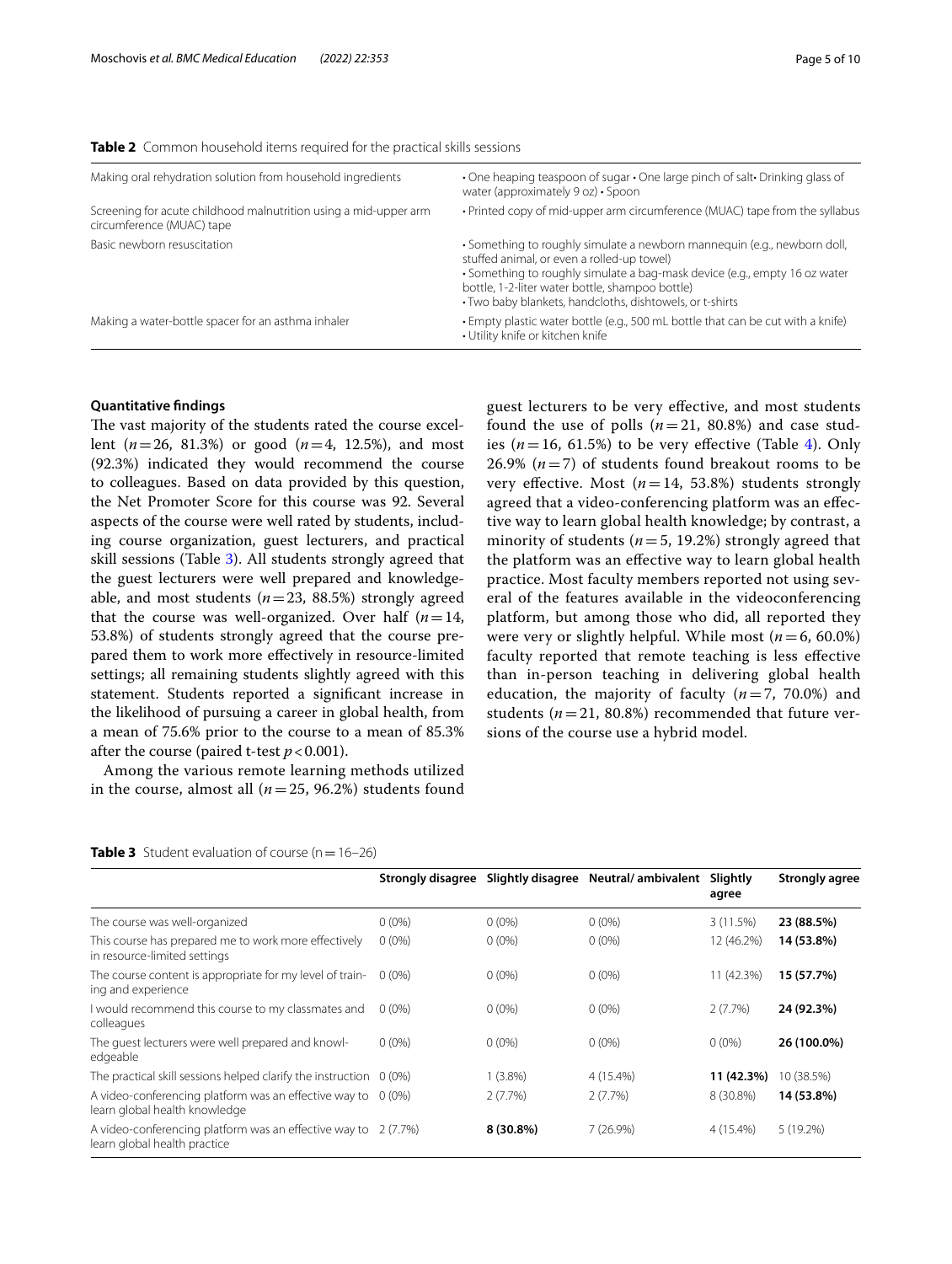<span id="page-5-0"></span>

| <b>Students</b>                                      |                      |                           |                       |             |
|------------------------------------------------------|----------------------|---------------------------|-----------------------|-------------|
|                                                      | Not at all effective | <b>Slightly Effective</b> | <b>Very effective</b> |             |
| Polls                                                | $0(0\%)$             | $5(19.2\%)$               | 21 (80.8%)            |             |
| Breakout rooms                                       | 2(7.7%)              | 17 (65.4%)                | 7(26.9%)              |             |
| Practical skill sessions                             | $2(7.7\%)$           | 12 (46.2%)                | 12 (46.2%)            |             |
| Guest speakers                                       | $0(0\%)$             | $1(3.8\%)$                | 25 (96.2%)            |             |
| Case studies                                         | $0(0\%)$             | 10 (38.5%)                | 16 (61.5%)            |             |
| <b>Faculty</b>                                       |                      |                           |                       |             |
|                                                      | Not at all helpful   | Slightly helpful          | Very helpful          | Did not use |
| Polls                                                | $0(0\%)$             | $1(10.0\%)$               | $2(20.0\%)$           | 7 (70.0%)   |
| Breakout rooms                                       | $0(0\%)$             | $0(0\%)$                  | $1(10.0\%)$           | $9(90.0\%)$ |
| Chat                                                 | $0(0\%)$             | $2(20.0\%)$               | 5 (50.0%)             | 3 (30.0%)   |
| Verbal questions                                     | $0(0\%)$             | $2(20.0\%)$               | 7 (70.0%)             | $1(10.0\%)$ |
| Ability to deliver lecture while away<br>from campus | $0(0\%)$             | $2(20.0\%)$               | $8(80.0\%)$           | $0(0\%)$    |

## **Qualitative fndings**

When students were asked to comment on the strengths and weaknesses of the course and of remote learning, the most commonly reported strength themes were the course's great faculty lecturers (frequency=25) and the course's diverse topics and content (frequency=19) (Table [5\)](#page-6-0). One student wrote, 'The professors were phenomenal. Also loved all the guest lectures and all the hands-on activities.' Among other strengths of the course, students reported enjoying the practical skills sessions (frequency=9), the well-organized nature of the course (frequency  $=$  5), and the welcoming environment provided by course instructors and fellow students (frequency  $=4$ ). For example, a student described the course's strengths as follows: 'I really appreciated how pragmatic the course is. It gives real-world examples and interventions, which I really appreciated.'

Among perceived weaknesses of the courses, the most common themes included course sessions that were too long (frequency  $=$  3) and a lack of community among students who did not know each other well (frequency  $=4$ ). This was particularly apparent during breakout sessions and may have made them less efective.

When specifcally asked about the advantages and disadvantages of remote learning, both students and faculty agreed that the virtual format was convenient to their schedules and saved time (frequency  $=22$ ). As one student reported in their evaluation, the virtual course 'allows 3rd/4th-year students much more access, as many are on rotations month-to-month.' Many students and faculty also agreed that the virtual format allowed for diverse global guest speakers, 'enriching [their] educational experience.' Another student noted that '[The course has] given students access to guest speakers from all over the world in all kinds of careers (Médecins Sans Frontières in the trenches, academicians doing big research projects, etc.).'

The disadvantage of virtual learning most commonly reported by students was the difficulty in learning practical clinical skills and engaging with hands-on demonstrations through a virtual video platform (frequency=9). Furthermore, although students greatly appreciated learning from course faculty, both students (frequency = 5) and faculty (frequency = 4) commented on the lack of valuable interaction between students and speakers compared to an in-person format. A guest lecturer refected on this limited interaction, commenting that it was 'more difficult to recreate [an] informal discussion feel and allow for breaks or after class informal discussion with speakers and students.'

Finally, the most frequently reported recommendations from students and faculty include adding additional in-person and practical experiences throughout the course. One faculty member suggested 'a two-part series: frst being remote, [and] second being in-person to demonstrate.'

#### **Discussion**

It has been over a year since the COVID-19 pandemic forced a fundamental restructuring of medical education pedagogy. Our fndings suggest that global health education, and perhaps medical education in general, should not be seeking a return to an old normal but instead focus on integrating more virtual or remote components into the curriculum to improve access for both students and faculty.

The remote delivery of *Clinical Topics in Global Health* had many clear advantages, including accessibility. The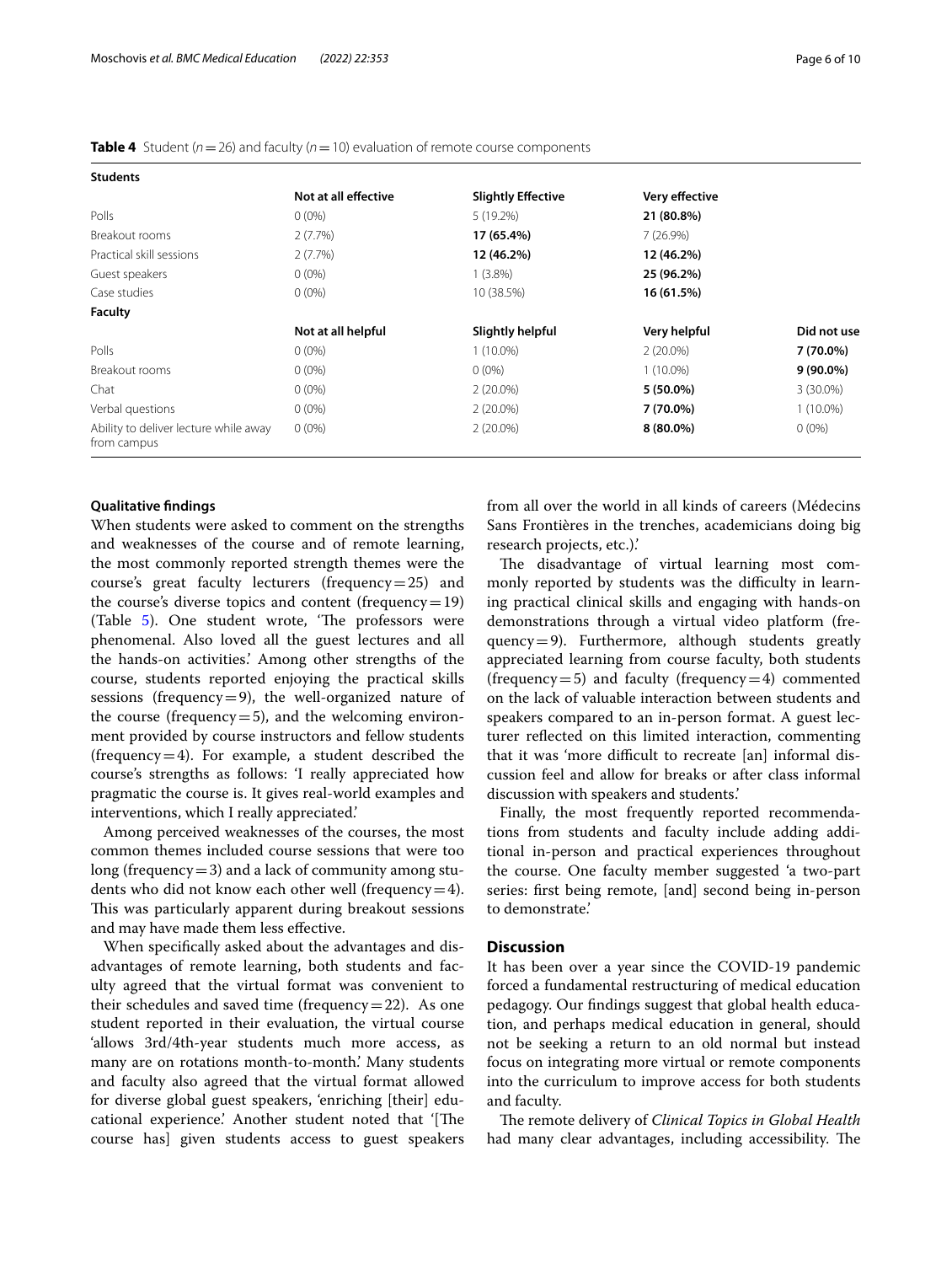<span id="page-6-0"></span>

| <b>Table 5</b> Themes and codes related to student ( $n = 26$ ) and faculty ( $n = 10$ ) perceptions of the course and remote learning |  |
|----------------------------------------------------------------------------------------------------------------------------------------|--|
|----------------------------------------------------------------------------------------------------------------------------------------|--|

|                                                                                    | <b>Students</b> | <b>Faculty</b> | <b>Total</b>   |
|------------------------------------------------------------------------------------|-----------------|----------------|----------------|
| <b>Strengths of course</b>                                                         |                 |                |                |
| Great faculty                                                                      | 25              | $\mathbf 0$    | 25             |
| Diverse topics / good content                                                      | 19              | $\mathbf{0}$   | 19             |
| Practical skills                                                                   | 9               | $\Omega$       | 9              |
| Well-organized                                                                     | 5               | 0              | 5              |
| Welcoming environment                                                              | 4               | $\Omega$       | Δ              |
| Easily understood by wide range of students                                        | 3               | $\Omega$       | 3              |
| Engaging                                                                           | 3               | $\Omega$       | 3              |
| Polls                                                                              |                 | $\Omega$       |                |
| Syllabus                                                                           |                 | $\Omega$       |                |
| Question and answer with speakers                                                  |                 | 0              |                |
| Case studies                                                                       |                 | $\Omega$       |                |
| Diverse students                                                                   | 1               | $\Omega$       |                |
| <b>Weaknesses of course</b>                                                        |                 |                |                |
| Lack of community                                                                  | 3               | 1              | 4              |
| Long sessions                                                                      | 3               | $\Omega$       | 3              |
| Difficulty with receiving learning materials                                       | $\overline{2}$  | $\mathbf{0}$   | $\overline{2}$ |
| <b>Advantages of remote learning</b>                                               |                 |                |                |
| Convenient / accessible to location and schedule                                   | 19              | 3              | 20             |
| Diverse speakers from around the globe                                             | 6               | 1              | 7              |
| Saves time                                                                         | $\overline{4}$  | $\overline{4}$ | 8              |
| Able to review recordings later                                                    | $\overline{2}$  | $\mathbf{0}$   | $\overline{2}$ |
| <b>Disadvantages of remote learning</b>                                            |                 |                |                |
| Practical skills and hands-on demonstrations difficult                             | 9               | 1              | 10             |
| Less interaction between students and speakers                                     | 5               | 4              | 9              |
| Harder to stay engaged                                                             | 5               | $\mathbf{0}$   | 5              |
| Faculty can't read audience / get student feedback                                 | $\mathbf{0}$    | 4              | 4              |
| <b>Recommendations for course</b>                                                  |                 |                |                |
| More interactive / practical / in-person days                                      | 10              | 1              | 11             |
| Add didactic content (equity/colonialism, ethics, global surgery, case<br>studies) | $\overline{7}$  | $\mathbf{0}$   | 5              |
| Change course schedule                                                             | 3               | $\Omega$       | 3              |
| More diverse speakers                                                              | 2               | $\Omega$       | 2              |
| Use video-conferencing functions, cameras more                                     | 2               | $\Omega$       | 2              |
| Better tailor course to different learners                                         | $\mathbf{1}$    | $\Omega$       |                |
| Send kit for practical skills                                                      | -1              | $\Omega$       | 1              |

course's highest-ever enrollment was in 2021, with more than twice the students enrolled compared to previous years, including third and fourth-year students who attended during clinical rotations. Some of this growth may be attributable to increased demand because of increased public attention to global health, although this additional attention requires adapting for students otherwise unable to access such courses.

A second advantage is that the virtual platform allows students to hear from speakers around the world engaged in various facets of global health work. A major critique of Western academic global health is its failure to integrate global voices  $[36]$  $[36]$ . There is clear value to using virtual learning to 'globalize' global health classes, ensuring that content is taught by individuals with personal and professional ties to the communities about which the students are learning. With 100% of students giving them the maximum possible score on preparation and knowledgeability, the guest lecturers were clearly a major highlight of the class. Such remote platforms could also allow for truly global health classes, where resources at geographically-inaccessible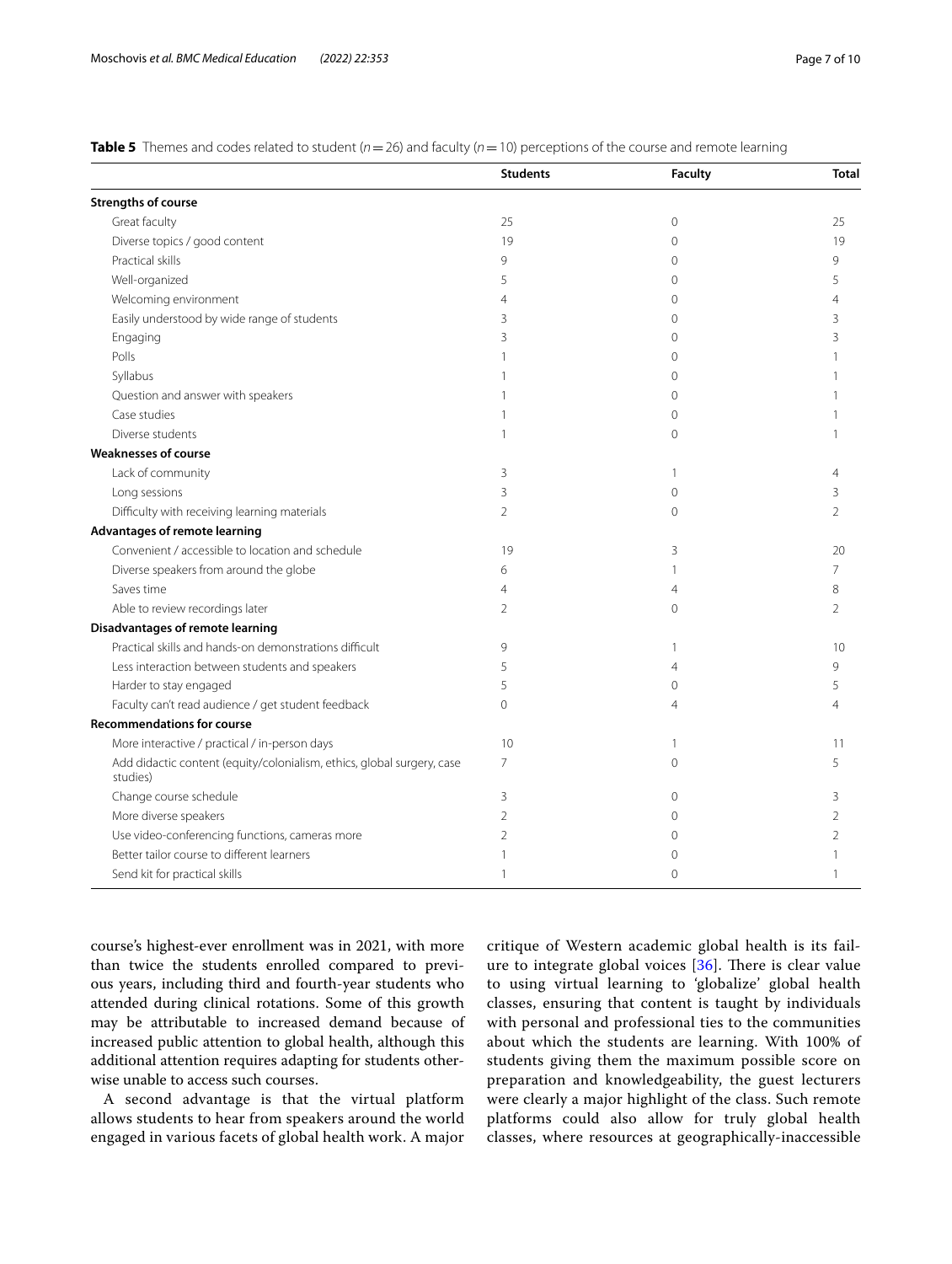institutions could be made available not just to local students but internationally-based learners seeking to do this kind of work in their own communities.

While virtual delivery had multiple advantages, the transition to an online class was imperfect. The major disadvantages noted by students and faculty were a lack of community, personal interactions, and the diffculty teaching hands-on skills sessions. One student refected that the course's only weakness was the lack of community, and a lecturer noted that it was 'more difficult to recreate informal discussion.' Based on these comments, it is possible that students may fnd a remote course to be a less efective approach to choosing a career direction and fnding a mentor. Despite these limitations, students had an overwhelmingly positive impression of the course and its educational value. The Net Promoter Score of this course was excellent at 92, exceeding those of popular high-loyalty consumer brands (Starbucks Cofee 77, Apple iPhone 63, Harvard Business School 41)  $[37]$  $[37]$  $[37]$ . This positive impression corroborates previous research that student satisfaction and performance in remote health education courses are comparable to in-person learning [[3,](#page-8-15) [20](#page-9-2), [21\]](#page-9-3). Along with the online course's demonstrated advantages of accessibility and integration of global voices, it may be valuable to incorporate virtual learning methods to clinical global health courses in the future.

There were also multiple easy-to-implement proposals that may mitigate some of these limitations for future course offerings. While video-conferencing platforms ofer multiple features to add interactivity to the learning experience, most lectures were delivered using only basic videoconferencing, live chat, and screen-sharing capabilities. Communication and community may be enhanced by encouraging the use of more video-conferencing features such as breakout rooms and polls. Other suggestions included pre-scheduling virtual office hours which would allow students a chance to interact in a more conversational setting with both the instructors and one another, as well as asking students to enable their cameras during class time.

As educational initiatives transitioned to online learning during the COVID-19 pandemic, other evaluations of these educational eforts have also highlighted the positive components of virtual learning and corroborated our fndings that both students and faculty appreciate the accessibility and increased opportunity for global collaborations of remote global health education [[38,](#page-9-18) [39](#page-9-19)]. In particular, in making the feld of global health more equitable and engaging with global colleagues, both our course and others in remote global health demonstrated clear advantages of integrating global perspectives and restructuring equitable partnerships in global health by removing the barrier of travel that in-person learning presents [[39](#page-9-19)[–41](#page-9-20)].

The major critique of the class (loss of in-person skills sessions) and the major advantage (access to and diversity of lectures) do not require that one be sacrificed in favor of the other. In fact, the model favored by both students and faculty, a hybrid in-person/virtual approach, balances the accessibility of online lectures with the utility of in-person skills sessions. While most faculty felt that remote teaching is less efective compared to in-person teaching, no faculty recommended resuming only in-person learning. A hybrid model could deliver the majority of lectures online, supplementing with in-person skills exercises. This model could address the major noted limitation of the course regarding difficulty in disseminating practical skills virtually, as well as some of the limitations noted by students and faculty regarding lack of community and informal discussions by providing a space for in-person mentorship and career development. This proposed model would also maintain reported positive components of remote learning, including accessibility of lectures and diversity in global speakers, a particular advantage for global health education.

Our study was limited by sample size, sample demographics, and potentially unique characteristics of the institution that may limit generalizability. While the REDCap student survey response rate was robust (81.3%), the institution-administered student survey and the REDCap-based faculty survey had response rates of 50.0% and 55.6%, respectively. However, these response rates exceeded those of typical online surveys [[42](#page-9-21)[–44](#page-9-22)].

In view of the fndings and limitations of this study, future research is needed to determine the optimal balance between online and in-person learning and innovative approaches to hybrid skills training. The virtual ofering of this course was consistent with Garrison et al.'s "Community of Inquiry" theoretical framework for online learning in that the course provided an active learning environment designed for high levels of interactions among students and instructors [\[45](#page-9-23)]. However, there are several additional theoretical frameworks of learning that may serve to inform future hybrid models of clinical global health education [[46](#page-9-24)]. Future research is also needed to demonstrate the impact of hybrid models in students' performance in clinical evaluations in global health. Ultimately, the efectiveness of remote or hybrid global health education will be measured by the long-term outcomes of trainees, which will require longitudinal studies.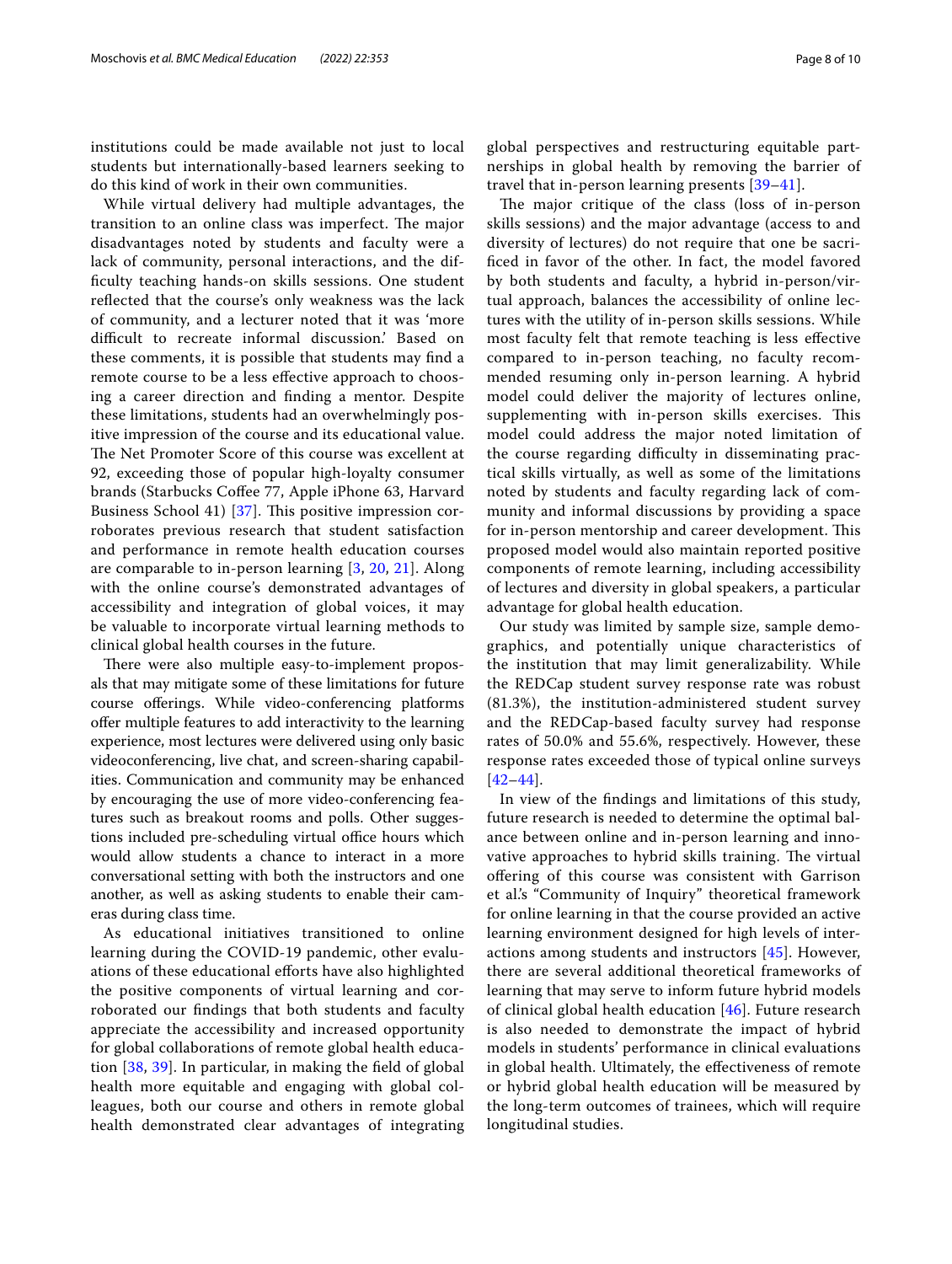## **Conclusions**

With this study, we hoped to evaluate student and faculty perceptions and the perceived efectiveness of teaching global health using a remote online platform. Study participants were predominantly pleased with the course and cited multiple advantages to remote learning. The success of *Clinical Topics in Global Health* suggests that a remote or hybrid model of medical education may be amenable to adaptation for other global health courses. Further research is needed to leverage the strengths while addressing the challenges of remote online global health training.

#### **Abbreviations**

PEARLS: Procedural Education for Adaptation to Resource-Limited Settings; SUGAR: Simulation Use for Global Away Rotations.

#### **Supplementary information**

The online version contains supplementary material available at [https://doi.](https://doi.org/10.1186/s12909-022-03434-3) [org/10.1186/s12909-022-03434-3](https://doi.org/10.1186/s12909-022-03434-3).

<span id="page-8-17"></span><span id="page-8-16"></span>**Additional fle 1.**

<span id="page-8-18"></span>**Additional fle 2.**

**Additional fle 3.**

#### **Acknowledgements**

 The authors wish to thank all of the students and faculty who participated in the course and this evaluation and to thank Ariel Frey-Vogel, MD and Kristina Dzara, PhD, MMSc for their generous assistance with survey design.

#### **Authors' contributions**

PPM and BDN conceptualized the study, obtained ethical review exemption, and analyzed the data. PPM, AD, AB, and BDN interpreted the data and substantially contributed in writing the manuscript. All authors read and approved the fnal manuscript.

#### **Authors' information**

PPM is Instructor, Division of Global Health, Department of Pediatrics, Massachusetts General Hospital, Harvard Medical School, Boston, MA. AD is a research coordinator, Division of Global Health, Department of Pediat-

rics, Massachusetts General Hospital, Boston, MA.

AB is a medical student, Harvard Medical School, Boston, MA.

BDN is Associate Professor, Divisions of Global Health and Neonatology, Department of Pediatrics, Massachusetts General Hospital, Harvard Medical School, Boston, MA.

#### **Funding**

Peter Moschovis is supported by NIH grant K23ES030399 (PI: Moschovis). The NIH played no role in the design of the study or collection, analysis, and interpretation of data or in writing the manuscript.

#### **Availability of data and materials**

All data generated or analysed during this study are included in this published article and its supplementary information fles.

#### **Declarations**

#### **Ethics approval and consent to participate**

 This study was reviewed and deemed exempt by the institutional review board of Mass General Brigham (Boston, MA) (May 28, 2021, Protocol 2021P000944). All methods were carried out in accordance with relevant guidelines and regulations. Written informed consent was obtained from all subjects.

#### **Consent for publication**

Not applicable.

#### **Competing interests**

The authors declare that they have no competing interests.

#### **Author details**

<sup>1</sup> Division of Global Health, Department of Pediatrics, Massachusetts General Hospital, Boston, MA, USA. <sup>2</sup> Harvard Medical School, Boston, MA, USA.<br><sup>3</sup> Division of Neonatology, Department of Pediatrics, Massachusetts Ge <sup>3</sup> Division of Neonatology, Department of Pediatrics, Massachusetts General Hospital, 125 Nashua St Suite 8426, MB, Boston, USA.

## Received: 8 December 2021 Accepted: 3 May 2022

#### **References**

- <span id="page-8-0"></span>1. CDC. COVID-19 and Your Health. Cent. Dis. Control Prev. 2020 [cited 2021 Jun 8]. Available from: [https://www.cdc.gov/coronavirus/2019-ncov/](https://www.cdc.gov/coronavirus/2019-ncov/prevent-getting-sick/social-distancing.html) [prevent-getting-sick/social-distancing.html](https://www.cdc.gov/coronavirus/2019-ncov/prevent-getting-sick/social-distancing.html)
- <span id="page-8-1"></span>2. Dhawan S. Online Learning: A Panacea in the Time of COVID-19 Crisis. J Educ Technol Syst. SAGE Publications Inc; 2020;49:5–22.
- <span id="page-8-15"></span>3. Lee S-J, Park J, Lee YJ, Lee S, Kim W-H, Yoon HB. The feasibility and satisfaction of an online global health education course at a single medical school: a retrospective study. Korean J Med Educ. 2020;32:307–15.
- 4. Tabatabai S. COVID-19 impact and virtual medical education. J Adv Med Educ Prof. 2020;8:140–3.
- <span id="page-8-2"></span>5. Diaz CM, Linden K, Solyali V. Novel and Innovative Approaches to Teaching Human Anatomy Classes in an Online Environment During a Pandemic. Med Sci Educ. 2021;31:1703–13.
- <span id="page-8-3"></span>6. Archer N, Moschovis PP, Le PV, Farmer P. Perspective: Postearthquake Haiti renews the call for global health training in medical education. Acad Med J Assoc Am Med Coll. 2011;86:889–91.
- <span id="page-8-4"></span>7. Nelson BD, Lee AC, Newby PK, Chamberlin MR, Huang C-C. Global health training in pediatric residency programs. Pediatrics. 2008;122:28–33.
- <span id="page-8-5"></span>8. Association of American Medical Colleges. Medical School Graduation Questionnaire. 2020. Available from: [https://www.aamc.org/media/](https://www.aamc.org/media/46851/download) [46851/download](https://www.aamc.org/media/46851/download)
- <span id="page-8-6"></span>Goldner BW, Bollinger RC. Global health education for medical students: New learning opportunities and strategies. Med Teach. 2012;34:e58–63.
- <span id="page-8-7"></span>10. Poirier TI, Devraj R, Blankson F, Xin H. Interprofessional Online Global Health Course. Am J Pharm Educ. 2016;80:155.
- <span id="page-8-8"></span>11. World Health Organization. World Health Statistics. 2021 [cited 2021 Jun 14]. Available from: [https://www.who.int/data/gho/publications/world](https://www.who.int/data/gho/publications/world-health-statistics) [health-statistics](https://www.who.int/data/gho/publications/world-health-statistics)
- <span id="page-8-9"></span>12. Wilson L, Callender B, Hall TL, Jogerst K, Torres H, Velji A. Identifying Global Health Competencies to Prepare 21st Century Global Health Professionals: Report from the Global Health Competency Subcommittee of the Consortium of Universities for Global Health. J Law Med Ethics. SAGE Publications Inc; 2014;42:26–31.
- <span id="page-8-10"></span>13. Bentley CZ. Global Health in Medical Education. Med Sci Educ. 2021 [cited 2021 Sep 21]; Available from: [https://doi.org/10.1007/](https://doi.org/10.1007/s40670-021-01399-4) [s40670-021-01399-4](https://doi.org/10.1007/s40670-021-01399-4)
- <span id="page-8-11"></span>14. Bensman RS, Slusher TM, Butteris SM, Pitt MB, on behalf of the SUGAR PEARLS Investigators, Becker A, et al. Creating Online Training for Procedures in Global Health with PEARLS (Procedural Education for Adaptation to Resource-Limited Settings). Am J Trop Med Hyg. 2017;97:1285–8.
- <span id="page-8-12"></span>15. Carrasco H, Fuentes P, Eguiluz I, Lucio-Ramírez C, Cárdenas S, Leyva Barrera IM, et al. Evaluation of a multidisciplinary global health online course in Mexico. Glob Health Res Policy. 2020;5:48.
- <span id="page-8-13"></span>16. Utley-Smith Q. An online education approach to population health in a global society. Public Health Nurs. 2017;34:388–94.
- <span id="page-8-14"></span>17. Ray JM, Wong AH, Yang TJ, Buck S, Joseph M, Bonz JW, et al. Virtual Telesimulation for Medical Students During the COVID-19 Pandemic. Acad Med. 2021 [cited 2021 Jun 13];Publish Ahead of Print. Available from: <https://journals.lww.com/>[https://doi.org/10.1097/ACM.0000000000](https://doi.org/10.1097/ACM.0000000000004129) [004129](https://doi.org/10.1097/ACM.0000000000004129)